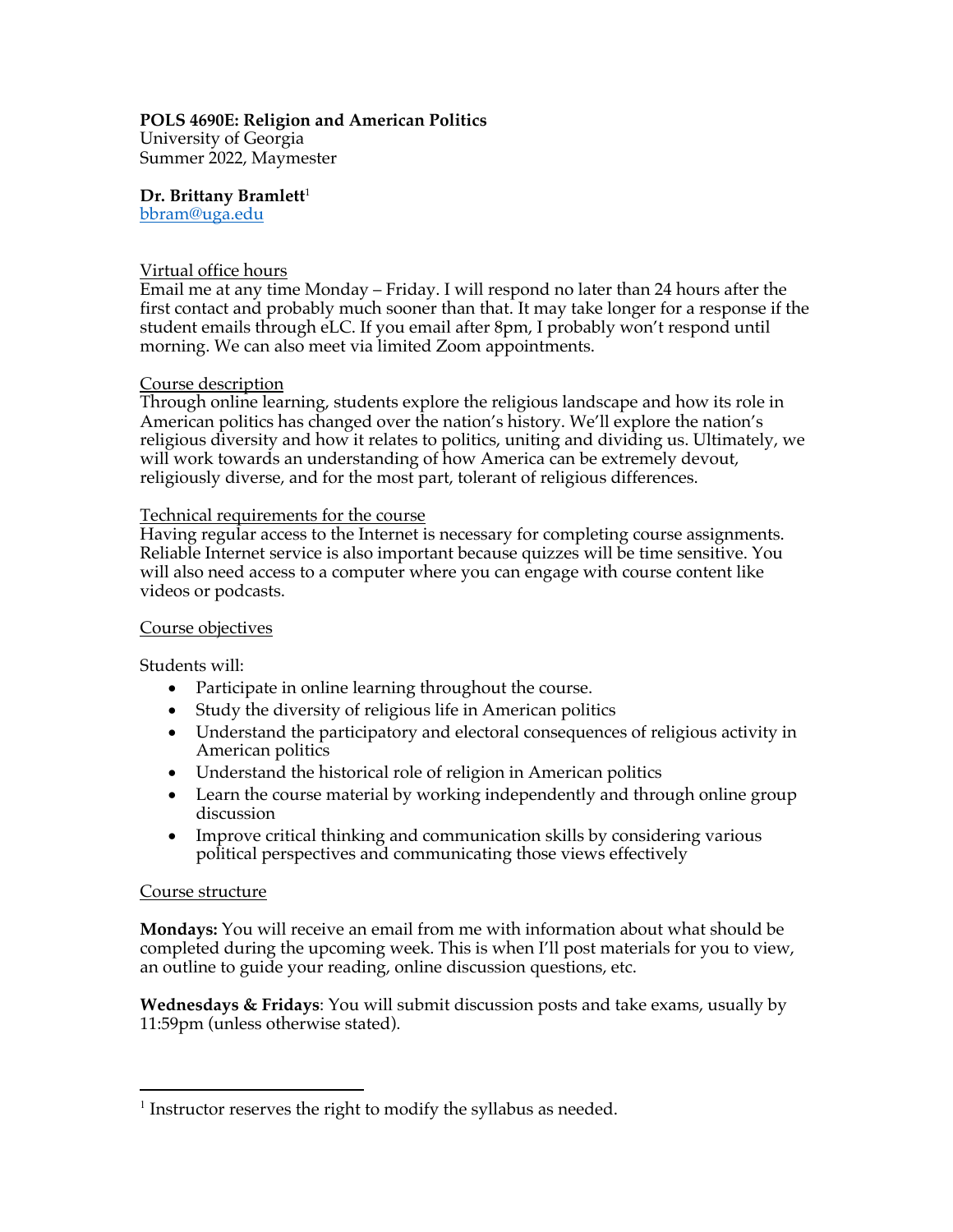## Course texts

You are required to gain access to the book listed below.

- *American Grace* (2010), Robert Putnam and David E. Campbell.
- *From Pews to Polling Places* (2007), Edited by J. Matthew Wilson.
- Other assigned readings will be made available to you via E-Learning Commons (https://uga.view.usg.edu/)

All other assigned readings will be made available to you via eLearning Commons.

## Learning Activities

Throughout the course, students should participate in the following learning activities:

- Reading the text
- Viewing and interacting with the weekly outlines
- Responding to discussion posts by professor and peers
- Taking exams
- Engaging with and responding to the scholarship of religion and American politics through writing

These activities will be graded and should be completed by the due date listed on the syllabus and on the  $eL\tilde{C}$  calendar.

### Assignments and grading

## **Discussion posts (30%)**

The instructor will post a discussion prompt (or two) every week. These pair with specific readings listed on the syllabus for each week. Students will receive participation grades for these. Please follow instructions carefully for full credit. Responding to the discussion posts will help students better understand the readings, prepare for the exams, and most importantly, provide an opportunity for interaction with their classmates.

### **Exams (25% each, 50% total)**

There will be two exams during the semester, taken through eLC. The exams will be timed and include a mix of different question formats. The exams will take place:

- Exam 1, Friday, May 27
- Exam 2, Wednesday, June 8

The exams are open book/notes. This means, students can reference the assigned books/readings for our class and their personal notes and outlines.

This does not mean: communicating with a friend about their notes, using notes through shared documents, and/or Googling (which doesn't usually work out well).

### **Final written reflection (20%)**

Students will complete a final writing assignment where they will reflect on the relationship between American politics and religion. Students will cite sources from inside and outside of the class. Additional details will be provided via eLC.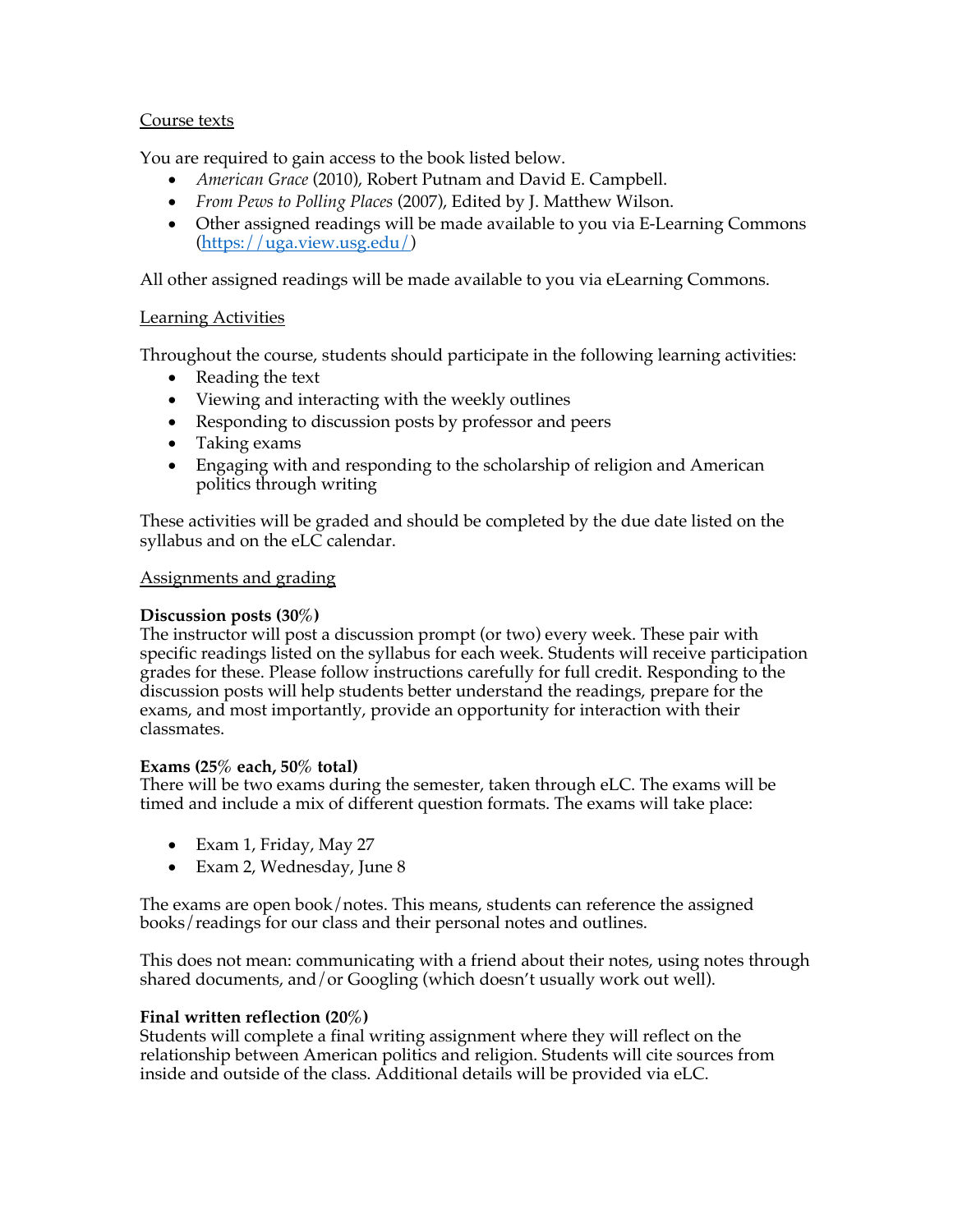### Administrative Items

### **Missed deadlines**

Assignments are due by 11:59pm on the date noted on the syllabus, unless otherwise stated. If you have a conflict with a due date, please talk to me about it as soon as you know about it. This way we can work something out and your grade may not suffer. If you have an emergency conflict (i.e. personal, family or medical emergencies), you should e-mail me within two days of the missed due date to discuss the timely completion of the assignment. Documentation is required for make-up exams. If you miss a deadline for a non-emergency, most assignments can still be completed and will be accepted for up to a week—but they will be penalized a letter grade for every additional day late.

## **UGA Culture of Honesty policy**

The policy is in place to encourage academic honesty among students, faculty and other members of the university community. You and I are responsible for knowing and complying with the policy and procedures. Academic dishonesty includes plagiarism, cheating and much more. It's in your best interest to understand what constitutes dishonest work, as defined by the University.

Please carefully review the policy in its entirety here: https://ovpi.uga.edu/academichonesty/academic-honesty-policy

## **Online Learning Environment**

UGA eLC will host this course. You will need to check eLC at least a few times per week to be successful in the course. If you run into any problems with eLC, please contact the EITS Help Desk:

- $706-542-3106$  (8am to 10pm M-Th, 8am to 6pm F, 1pm to 7pm Sat & Sun)
- helpdesk@uga.edu
- Submit a request for support at http://www.eits.uga.edu/request
- Chat with a representative from the Help Desk (8am to 5pm M-F), https://confluence.eits.uga.edu/display/HDSH/Help+Desk+Support+%28HD  $S\sqrt{29}$ +Home

## Agreement

As an enrolled student in this course, you are agreeing to the policies listed above and to doing good, honest work. You are also agreeing to work with Dr. Bramlett to have a positive course outcome and learn about religion and American politics through course assignments.

Students agree to not collaborate on exams. Any student caught cheating will fail the course, and academic dishonesty will be reported to the University. Exams will be open book but they will be timed. Students should be prepared to complete the exam in the time allotted.

Please stay in touch throughout the course. We will move quickly, so you should stay up to date on your assignments and communicate with Dr. Bramlett if a conflict arises.

Please indicate that you agree with these statements during the first week of class.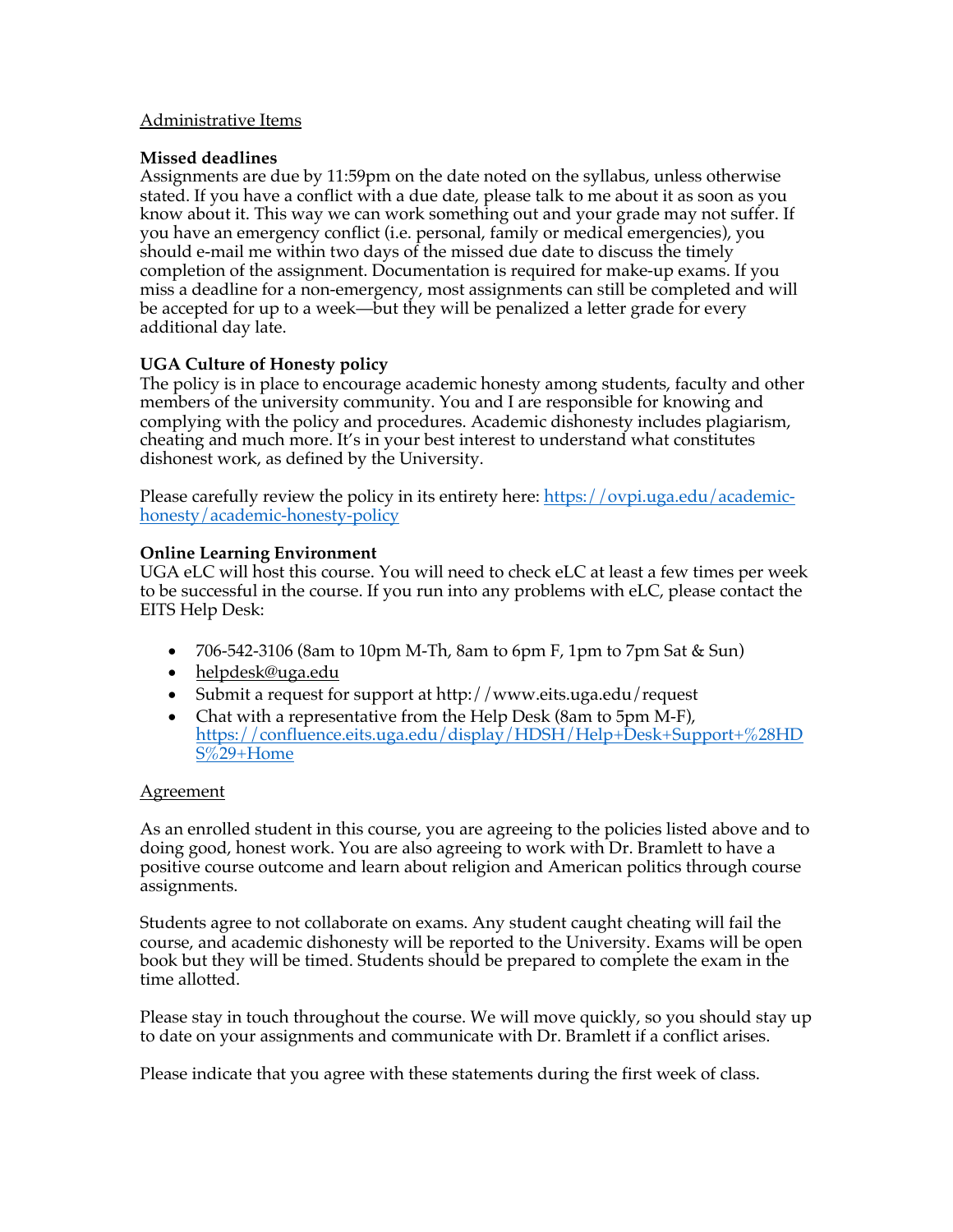Course Outline and Schedule

Week 1. Wednesday, May 18 – Friday, May 20

- Outline material
	- o *American Grace* 1
	- o *American Grace* 2
	- o Selections from *The Oxford handbook of church and state in the United States*  edited by Derek Davis
- Discussion material
	- o "When You Ask People to Describe their Religion, Bad Things Happen" (https://religioninpublic.blog/2017/10/11/when-you-ask-people-todescribe-their-religion-bad-things
		- happen/amp/? twitter\_impression=true)
	- o "Do we have any idea who evangelicals are?" (https://religioninpublic.blog/2017/12/14/do-we-have-any-idea-whoevangelicals-are/)
	- o "How Americans Feel about Religious Groups" (http://www.pewforum.org/2014/07/16/how-americans-feel-aboutreligious-groups/)
	- o "If the U.S. had 100 people: Charting Americans' religious affiliations" (http://www.pewresearch.org/fact-tank/2016/11/14/if-the-u-s-had-100-people-charting-americans-religiousaffiliations/?utm\_content=buffer0209a&utm\_medium=social&utm\_sourc e=twitter.com&utm\_campaign=buffer)
- Due Wednesday, May 18
	- o Submit discussion 1
- Due Friday, May 20
	- o Submit discussion 2
	- o Email instructor, indicating agreement to terms in syllabus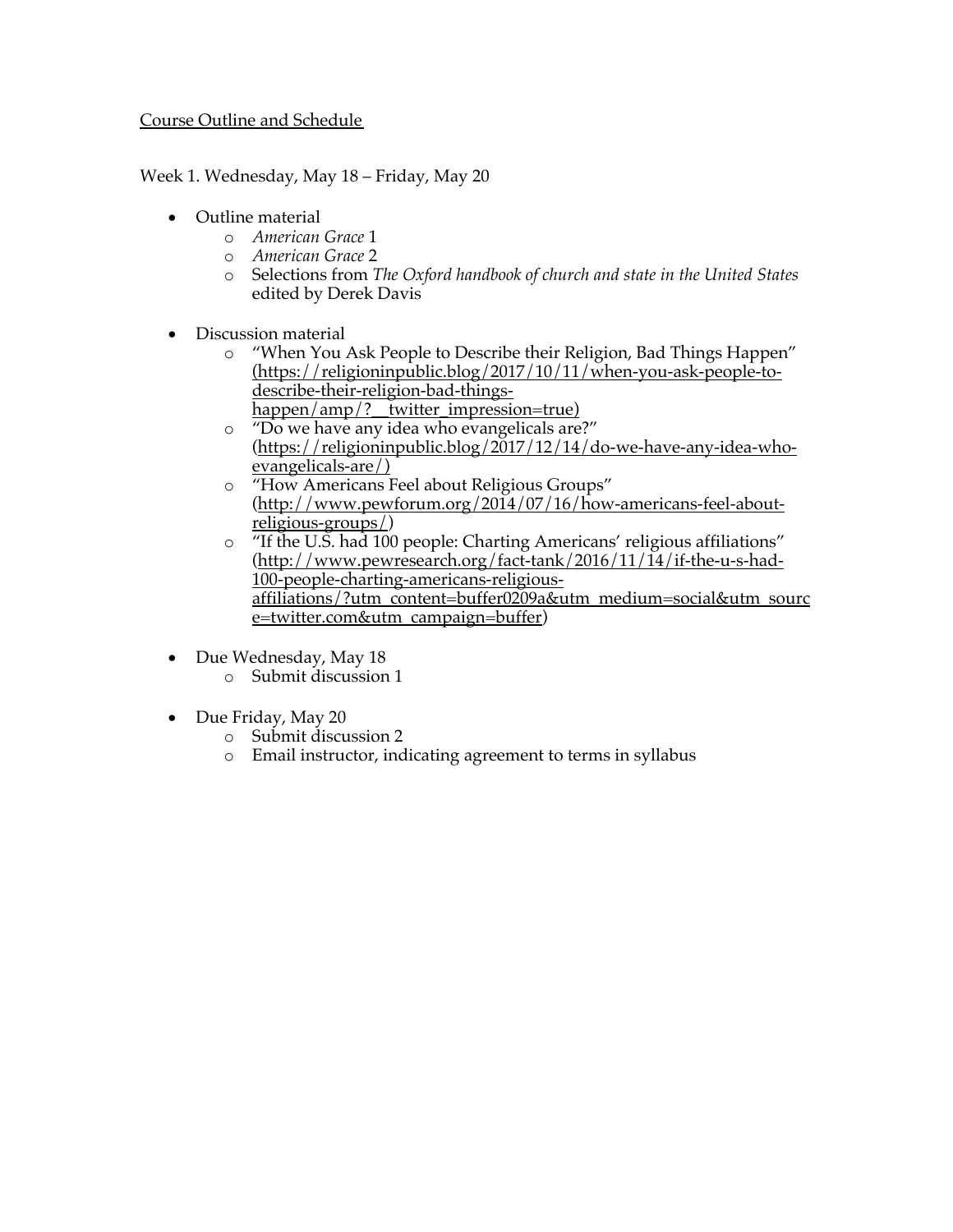Week 2. Monday, May 23 – Friday, May 27

- Outline material
	- o *American Grace* 5
	- o *American Grace* 6
	- o *American Grace* 3
	- o *American Grace* 4
	- o *From Pews to Polling Places* 3
	- o *American Grace* 10
- Discussion material
	- o "Civil Religion in America" by Robert N. Bellah (https://www-jstororg.proxyremote.galib.uga.edu/stable/pdf/20028013.pdf?refreqid=excelsior%3A21 c90a9b5464ed8f036e5c36615c9207)
	- o Speeches by John F. Kennedy, Barack Obama, and Mitt Romney
	- o Selection from *Onward Christian Soldiers*
	- o *With God on Our Side* film
	- o "'Nones' on the Rise" (http://www.pewforum.org/2012/10/09/noneson-the-rise/)
- Due Wednesday, May 25
	- o Submit discussion 3
- Due, Friday, May 27 midterm/withdrawal deadline
	- o Submit discussion 4
	- o Exam 1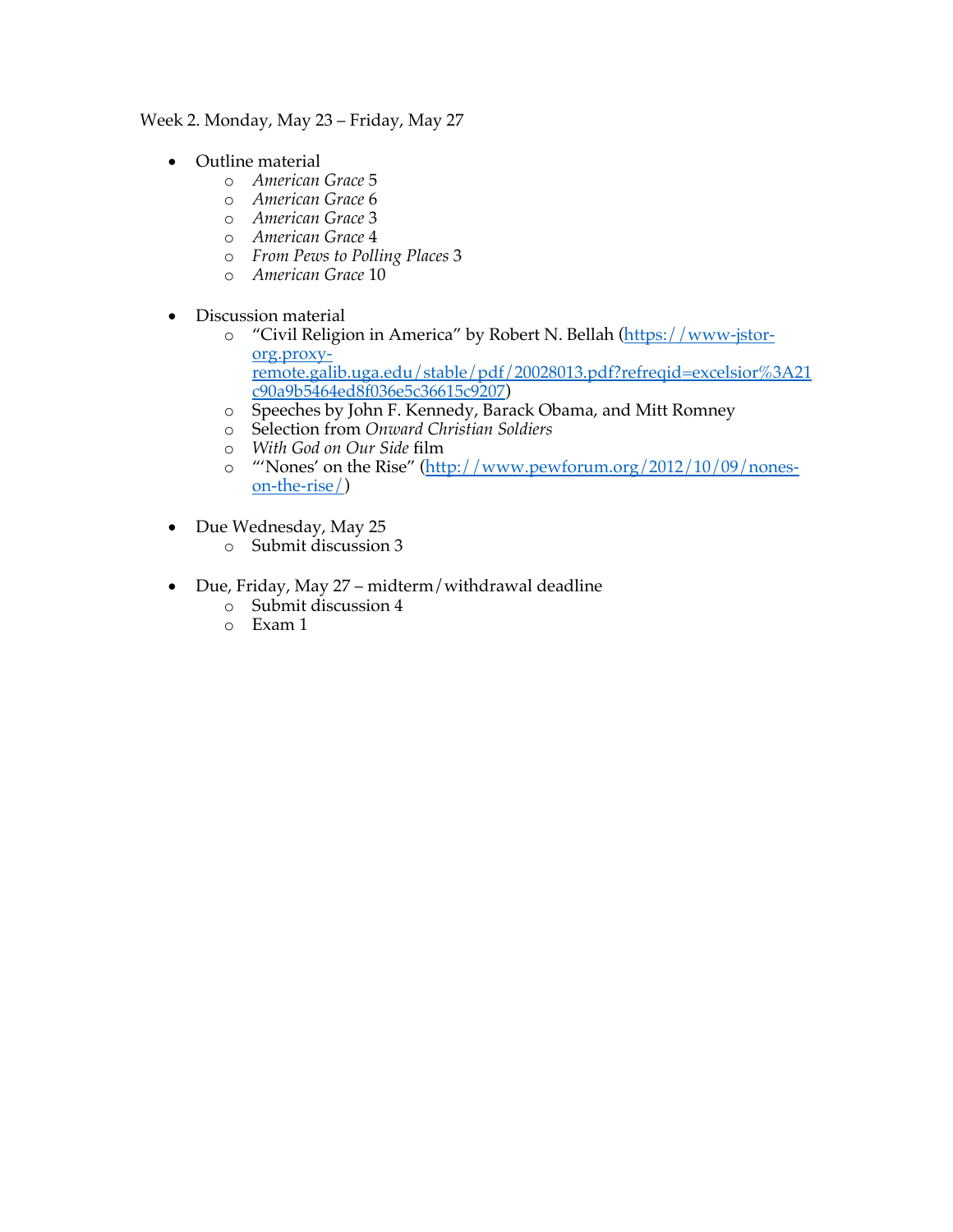Week 3. Monday, May 30 (Holiday: Memorial Day) – Friday, June 3

- Outline material
	- o *American Grace* 11
	- o *American Grace 12*
	- o *American Grace* 8
	- o *American Grace* 9
	- o *From Pews to Polling Places* 6
	- o *From Pews to Polling Places* 4
- Discussion material
	- o "Why are Catholics overrepresented in Congress?" (https://religioninpublic.blog/2019/03/21/why-are-catholicsoverrepresented-in-congress/)
	- o "The religious composition of the two major parties" (https://religioninpublic.blog/2019/04/25/the-religious-composition-ofthe-two-major-parties/)
	- o *American Grace* 7
- Due Wednesday, June 1
	- o Submit discussion 5
- Due Friday, June 3
	- o Submit discussion 6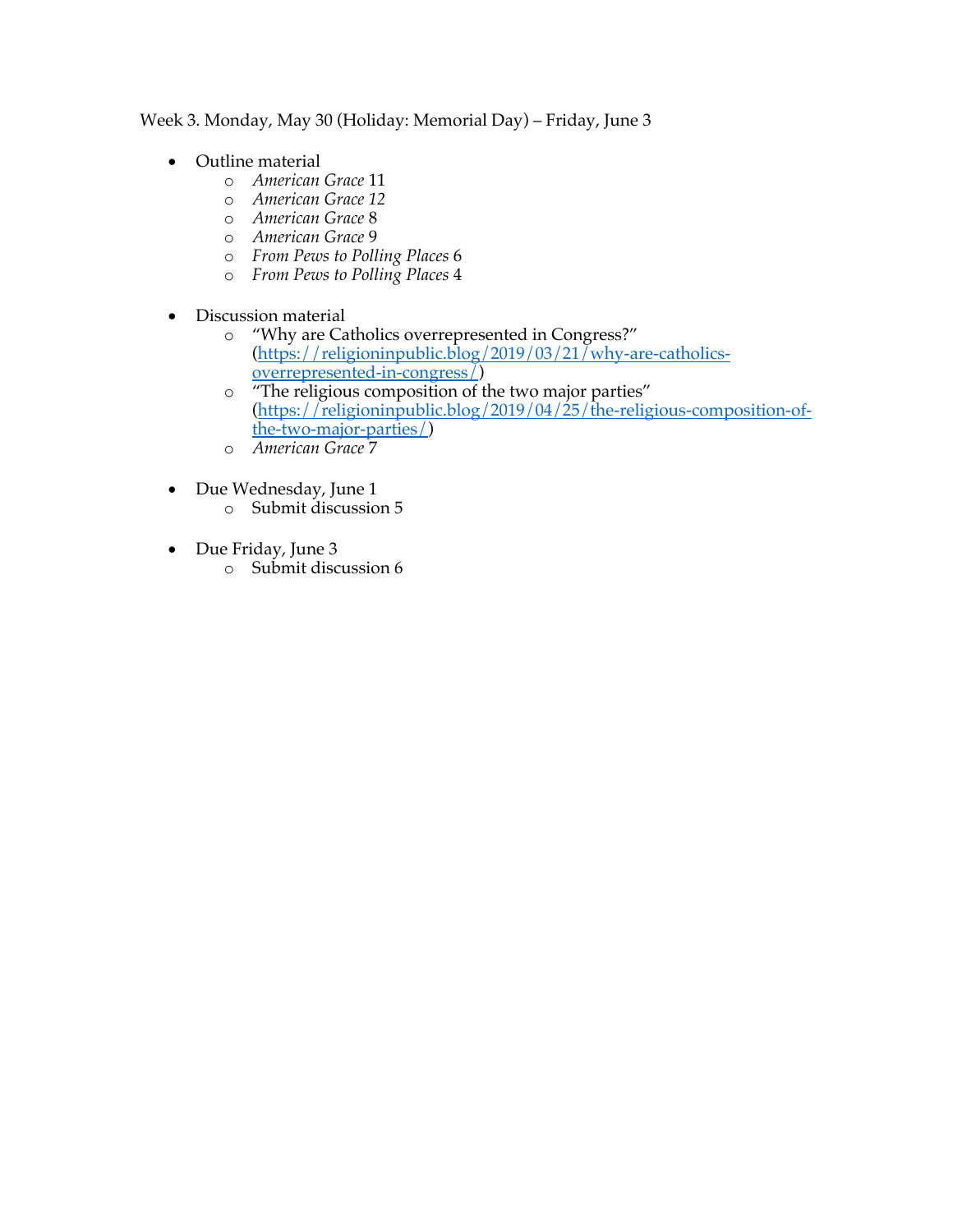Week 4. Monday, June 6 – Wednesday June 8

- Outline material
	- o *From Pews to Polling Places* 9
	- o *From Pews to Polling Places* 8
	- o *From Pews to Polling Places* 5
	- o *American Grace* 13
	- o *American Grace* 14/15
- Discussion material
	- o "100 years ago, American talked about Catholics the way they talk about Muslims today"
		- (https://www.vox.com/2017/1/18/14312104/islamophobia-catholics)
	- o "The 2016 Jewish Vote and the Culture Wars" (https://religioninpublic.blog/2017/10/31/the-2016-jewish-votefragmenting-or-consolidating/)
	- o "The two kinds of American Latter-day Saints: a Mormon typology"(https://religioninpublic.blog/2018/09/26/the-two-kinds-ofamerican-latter-day-saints-a-mormon-typology)
- Due Wednesday, June 8 Last Day of Class
	- o Submit discussion 7
	- o Submit discussion 8
	- o Exam 2
- Due Thursday, June 9 Final exam period
	- o Final reflection paper